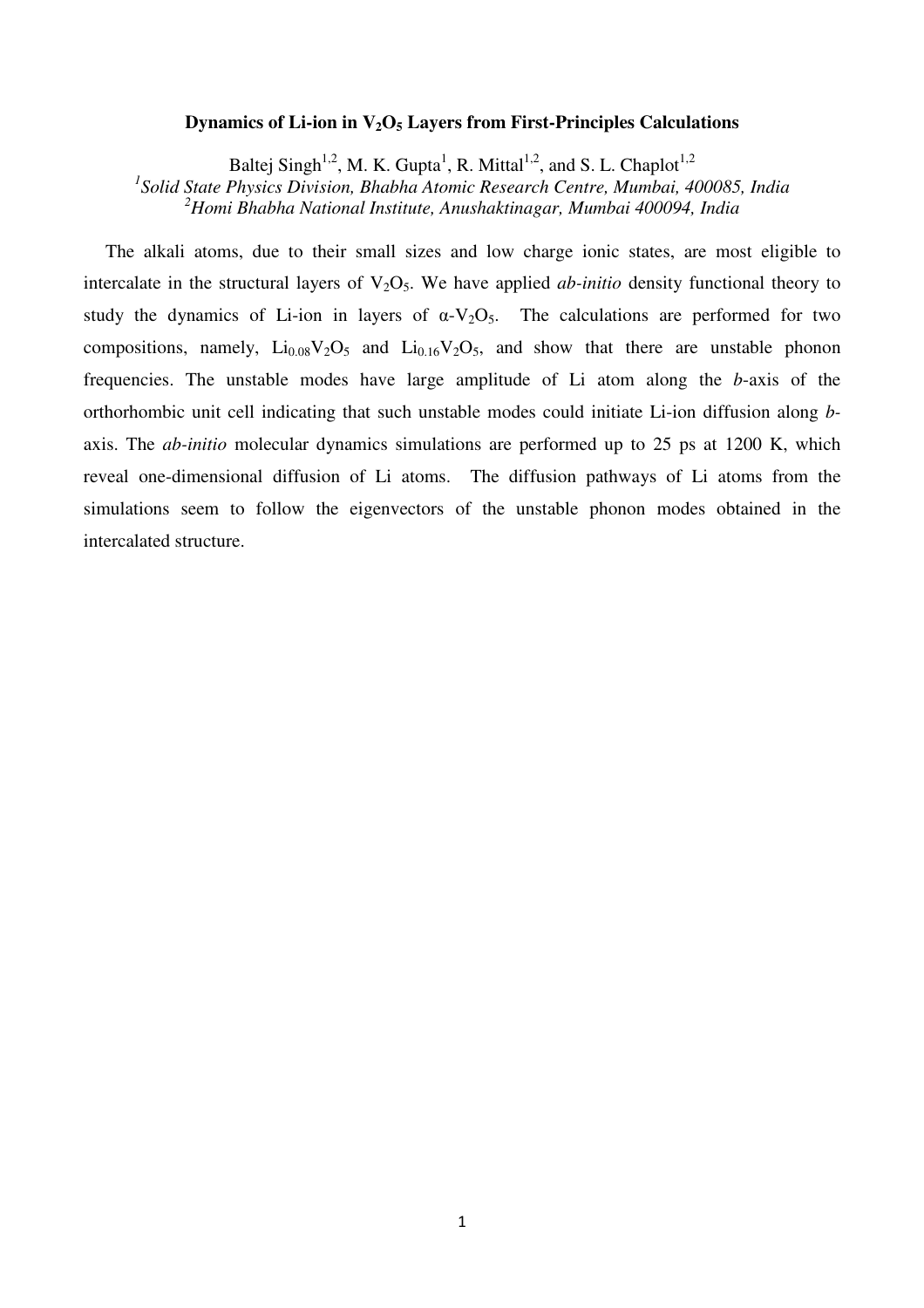# **I. Introduction**

The battery research is progressively increasing for efficient storage of energy. This demands the batteries to be lighter, quickly chargeable, safer, long lived, stable and cost effective[1, 2]. There are relatively few gains that can be made to the battery besides directly improving component materials. In this respect many material scientists are searching for efficient electrodes[3-5] and electrolyte materials [6-10]. It has been calculated [11] that an increase of  $57\%$  in cell energy density can be obtained by doubling the capacity of cathode; however, only 47% gain is obtained by 10 times increasing the capacity of anode. Therefore, large focus of electrode material research is dedicated to the discovery of cathode materials[3, 4, 12].

Layered structure materials have been suggested best for battery cathode purpose<sup>[13, 14]</sup>. The present battery technology uses layered lithium cobalt oxide  $(LiCoO<sub>2</sub>)[15]$  and various doped combinations like NMC (LiNi<sub>0.33</sub>Co<sub>0.33</sub>Mn<sub>0.33</sub>O<sub>2</sub>), NCA (LiNi<sub>0.8</sub>Co<sub>0.15</sub>Al<sub>0.05</sub>O<sub>2</sub>) etc. as a cathode[16]. The major problem with these materials is that they contain cobalt in significant amount and hence limited by toxicity, high cost, low thermal stability, and fast capacity fade at high current rates. Therefore, many other alternative materials are being studied for this purpose[1, 3, 13, 14, 16]. The low cost, high abundance, easy synthesis and high energy density [17]of vanadium pentoxide  $(V_2O_5)$ makes it useful as a cathode material for Li, Na and Mg ion batteries [5, 18-22].

The compound  $V_2O_5$ , due to its layered structure, offers a large affinity to host and intercalate with small elements [23-25]. The alkali atoms, due to their smaller sizes and lower charge ionic states, are most eligible to intercalate in the structural layers of  $V_2O_5$ . The lower charge states of these alkali ions favour their reversible intercalation. This type of intercalation is very useful for battery technology, where electrode materials are required to intercalate and deintercalate Li ions for charging and discharging of Li ion battery. Therefore, layered structures with high stability have always been of interest to battery researchers. In this respect, a few well known layered structures like MoSe<sub>2</sub>, WSe<sub>2</sub>, MoS<sub>2</sub>, WS<sub>2</sub> etc have been studied for their thermodynamical behaviour for intercalation with Li, Na and Mg ions[26-28]. The intercalation of alkali ions like Li, Na and Mg has also been studied in various phases of  $V_2O_5$  using *ab-initio* DFT techniques [24, 25]. The structures are found to form some metastable phases upon intercalations. Multivalent ions inserted within these structures encounter suboptimal coordination environments and expanded transition states, which facilitate easier ion diffusion. The calculated activation energy barrier using nudged elastic band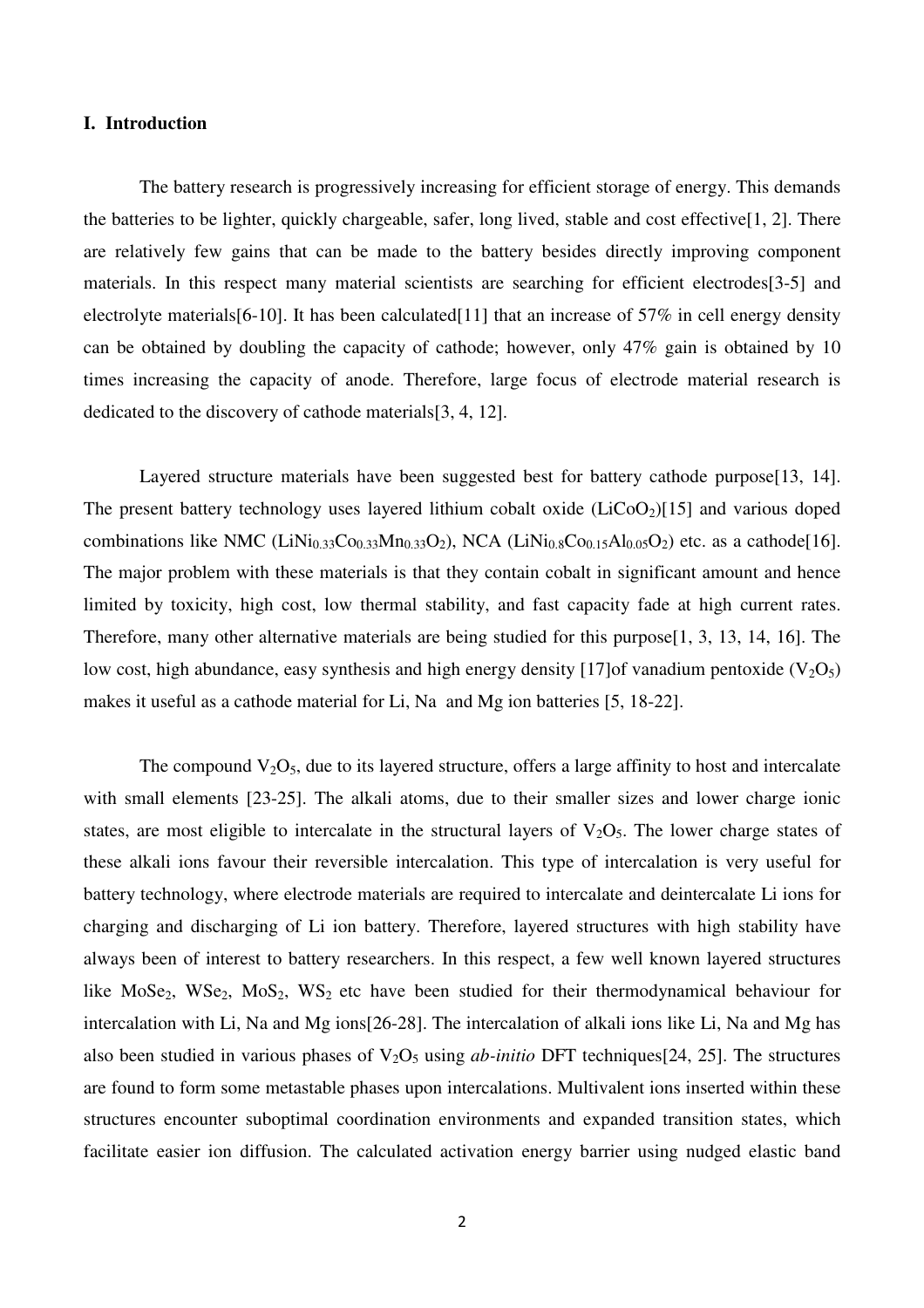(NEB) method for divalent Mg ion is found in the range of 0.2 to 0.8 eV in various phases [24]. This barrier reduces to 0.11–0.16 eV for Li diffusion in  $\alpha$ -V<sub>2</sub>O<sub>5</sub>.

In the present study, we have performed the ab-initio molecular dynamics simulations to understand the dynamics of Li-ions among the  $V<sub>2</sub>O<sub>5</sub>$  layers at high temperature. The MD trajectories are used to obtain the mechanism of Li diffusion. Moreover, the density functional perturbation theory (DFPT) is used to calculate the zone centre vibrational frequencies of Li intercalated  $V_2O_5$ which are further used to investigate role of phonons in Li diffusion.

# **II. Calculations**

 The calculations are performed using Vienna ab-initio Simulation Package [29, 30] (VASP). All the simulations are performed on  $1\times3\times2$  supercell of the orthorhombic  $\alpha$ -V<sub>2</sub>O<sub>5</sub> phase. The kinetic energy cutoff of 960 eV is adapted for plane wave pseudo-potential. A k-point sampling with a grid of 2×2×2, generated automatically using the Monkhorst-Pack method[31], is used for structure optimizations. The ab initio molecular dynamics simulations are performed in NVT ensemble. Newton's equations of motion are integrated using Verlet's algorithm with a time step of 1 fs.

#### **III. Results and Discussions**

A supercell,  $1 \times 3 \times 2$ , of the ambient  $\alpha$ -V<sub>2</sub>O<sub>5</sub> containing 84 atoms, is intercalated with one and two Li atoms giving rise to  $Li_{0.08}V_2O_5$  and  $Li_{0.16}V_2O_5$  configurations, respectively. The Brillouin zone centre phonon frequencies for these two supercell structures are calculated using linear response density functional perturbation approach. The calculated range of phonon frequencies is nearly same in both the structures (Fig. 1). These calculations show that there are one and two unstable phonon frequencies in the supercells of  $Li_{0.08}V_2O_5$  and  $Li_{0.16}V_2O_5$ , respectively. This means that there is one unstable mode per Li-atom. The eigenvectors of these phonon modes are shown in Fig 2. The unstable mode in  $Li_{0.08}V_2O_5$  has large amplitude of Li atom along *b*-axis of the orthorhombic unit cell. The large magnitude arises from the open channels along  $b$ -axis in the layers of  $V_2O_5$  structure. On the other hand, in case of  $Li_{0.16}V_2O_5$ , calculations give two unstable phonon frequencies. The eigenvectors corresponding to these frequencies give two different displacement patterns of Li atoms movements along *b-*axis. In one case, both the Li atoms move opposite to each other (Fig 2), while in the second unstable phonon mode, both the Li atoms move in the same direction along the *b-*axis. These unstable modes may be responsible for Li diffusion in the structure along *b*-axis. However,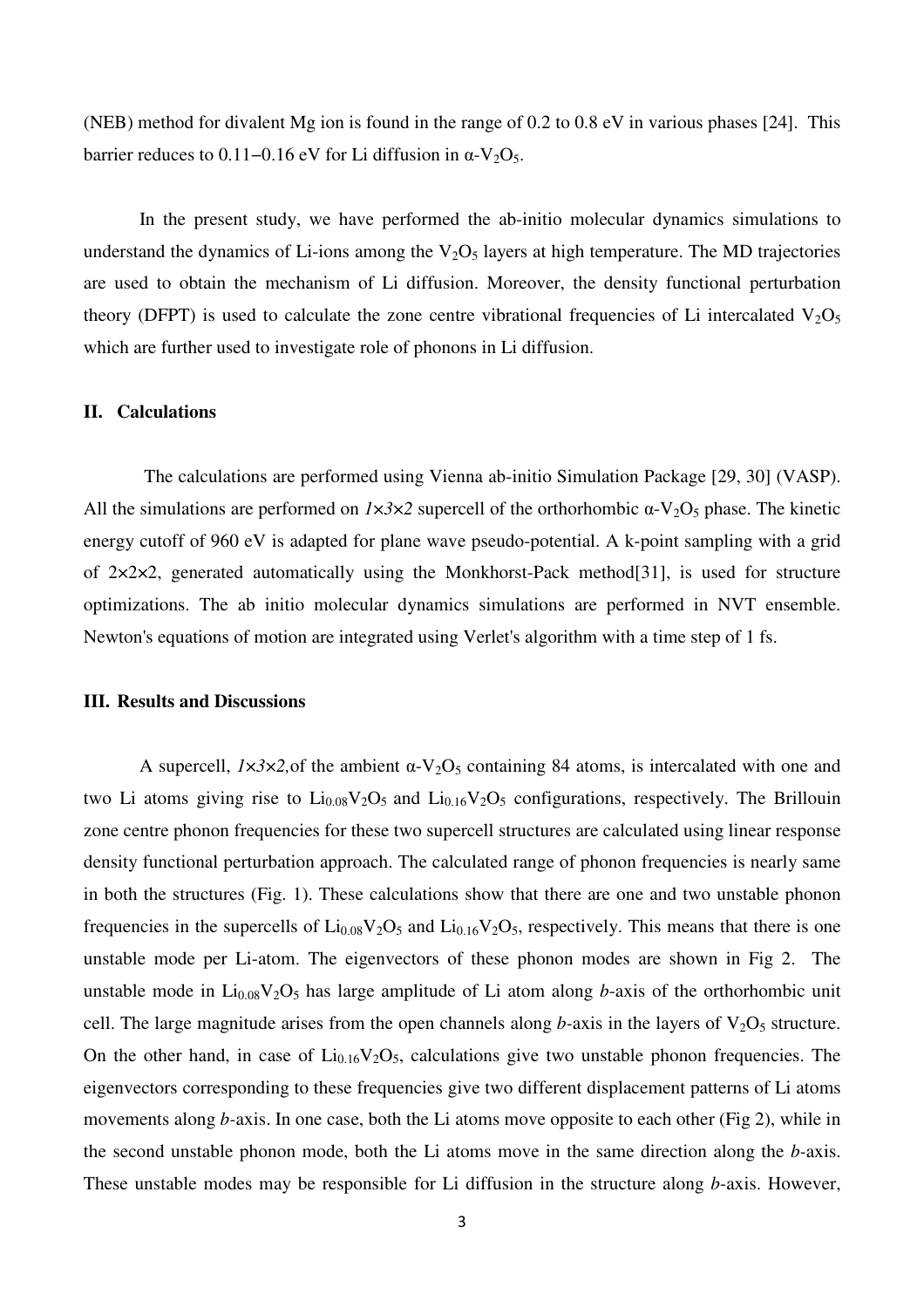molecular dynamics simulations are required to fully understand the nature and pathways of Li diffusion in  $V_2O_5$ .

To investigate the Li diffusion in Li intercalated  $V_2O_5$  we have performed the *ab-initio* molecular dynamics simulations up to about 25 ps at 1200 K. The calculated squared displacements (SD) of various atoms in  $Li_{0.08}V_2O_5$  and  $Li_{0.16}V_2O_5$  as obtained from these simulations are shown in Fig 3 and Fig 4 respectively. It can be seen from Fig 3 (right) that Li atoms show large jumps in SD value with time while the host structure atoms (V, O) have small SD and do not show any time dependence implying stability of host  $V_2O_5$  structure. Further, the calculated anisotropic SD analysis shows that the Li jumps are taking place along the b- axis. There are no jumps along the c-direction implying the absence of interlayer Li diffusion in  $V<sub>2</sub>O<sub>5</sub>$ . This is in accordance with the calculated eigenvector pattern (Fig. 2) of unstable zone centre phonon mode in  $Li_{0.08}V_2O_5$ .

The simulations for  $Li_{0.16}V_2O_5$  at 1200 K performed for 25 ps show similar rigidity of V-O structure like  $Li_{0.08}V_2O_5$  (Fig 4). Both the Li atoms present in the succeeding layers of  $V_2O_5$  show jump like diffusion. The calculated anisotropic displacements show that the jumps of both Li atoms are only along the b- direction in the unit cell. These jumps show interesting behaviour that when one Li atom has maximum amplitude, another li-atom in second layer has low amplitude. This might be due to the fact that the diffusion of one Li atom locally distorts the structure, which may create hindrance for the other Li in the second layer. The Coulombic repulsion between the two Li atoms in different layers would also act as repulsive push for Li diffusion. The direction of Li jumps is consistent with the calculated eigenvector pattern of unstable zone centre phonon modes in  $Li<sub>0.16</sub>V<sub>2</sub>O<sub>5</sub>$ . We have observed that during the jump from one site to another when the Li approaches towards the saddle point, i. e., where it faces the direct interaction with oxygen, it gets the largest push for jump.

The other interesting point to note here is the difference in the magnitude of the SD of Li in case of  $Li_{0.08}V_2O_5$  and  $Li_{0.16}V_2O_5$ . The large values of SD of up to about 200  $\AA^2$  in about 25 ps in  $Li_{0.16}V_2O_5$  in comparison to that of 60  $\AA^2$  in  $Li_{0.08}V_2O_5$  may arise from the fact that there is an increase of about 3 % in the area of the channel like structure in the a-b plane with structure of two Li atoms (a=11.694 Å, b=10.721 Å, c=9.886 Å) in comparison to that with the structure with single Li atom (a=11.483 Å, b=10.634 Å, c=9.949 Å). This would facilitate the increase in diffusion. However, the separation between the two channels along the c-axis reduces slightly by about 0.6 % for the structure with two lithium atoms.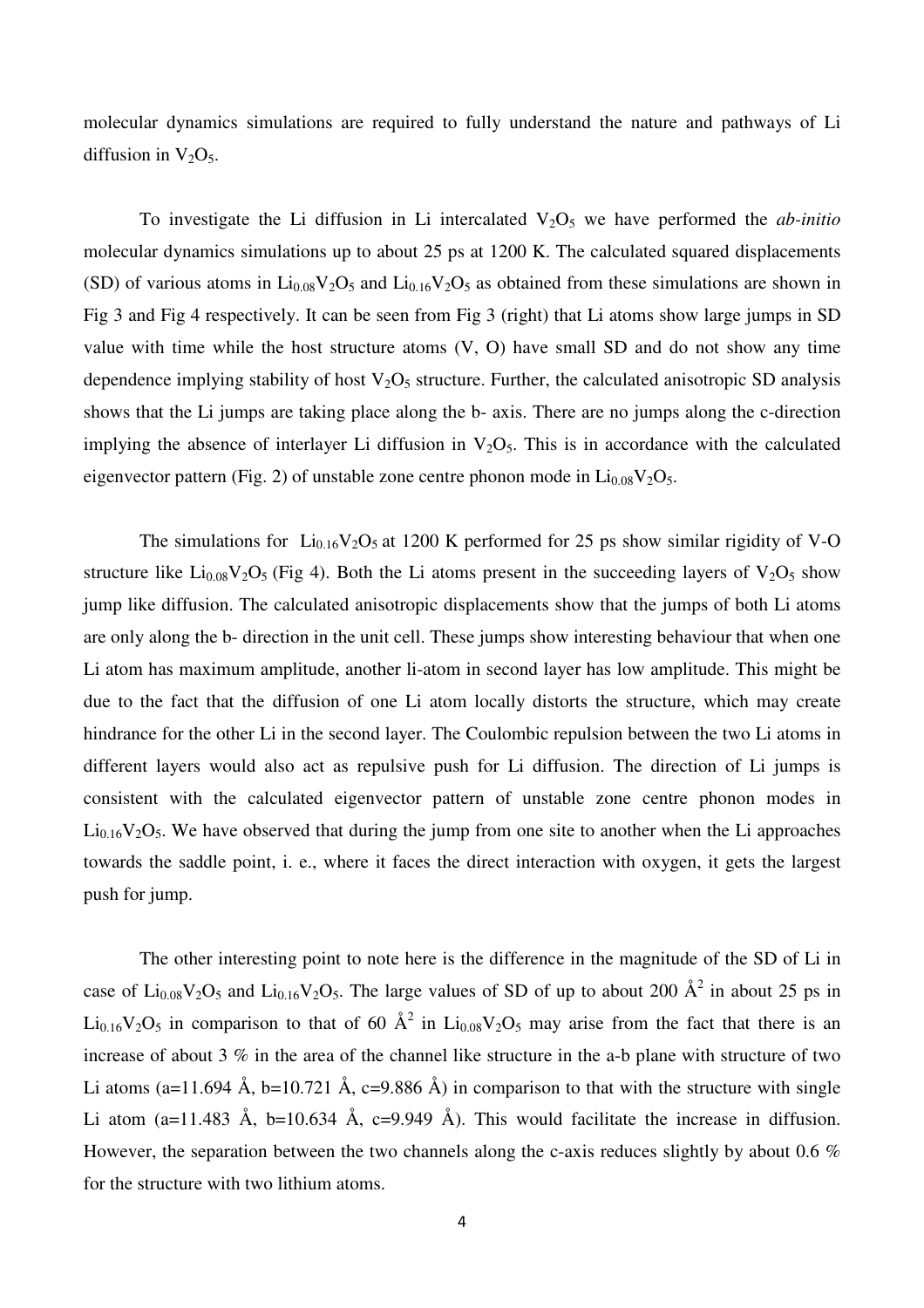The calculated trajectories of Li in  $Li_{0.08}V_2O_5$  and  $Li_{0.16}V_2O_5$  obtained from ab-initio MD simulations at 1200 K are shown in Fig. 5. The one-dimensional diffusion along the b-axis is clearly evident. Overall, both the unstable phonon modes and the actual diffusion pathways from MD simulations show diffusion of intercalated Li along the *b-*axis of the structure. The diffusion of Li seems to follow the same path as guided by the eigenvector of unstable phonon modes in  $Li_xV_2O_5$ . The vibrational dynamics may provide initial screening for diffusion pathways for Li ion migration in solids.

### **IV. Conclusions**

We have investigated the dynamics of Li ions in  $V<sub>2</sub>O<sub>5</sub>$  layers, using ab-initio molecular dynamics simulations. Moreover, the phonon frequencies and corresponding eigenvectors in the intercalated  $V_2O_5$  are calculated using lattice dynamics to see the role of vibrational dynamics in the onset of Li diffusion in the compound. The combined *ab-initio* molecular dynamical simulation and lattice dynamics study shows that the vibrational dynamics of Li may initiate one-dimensional diffusion of Li along the *b*-axis in  $Li_xV_2O_5$ .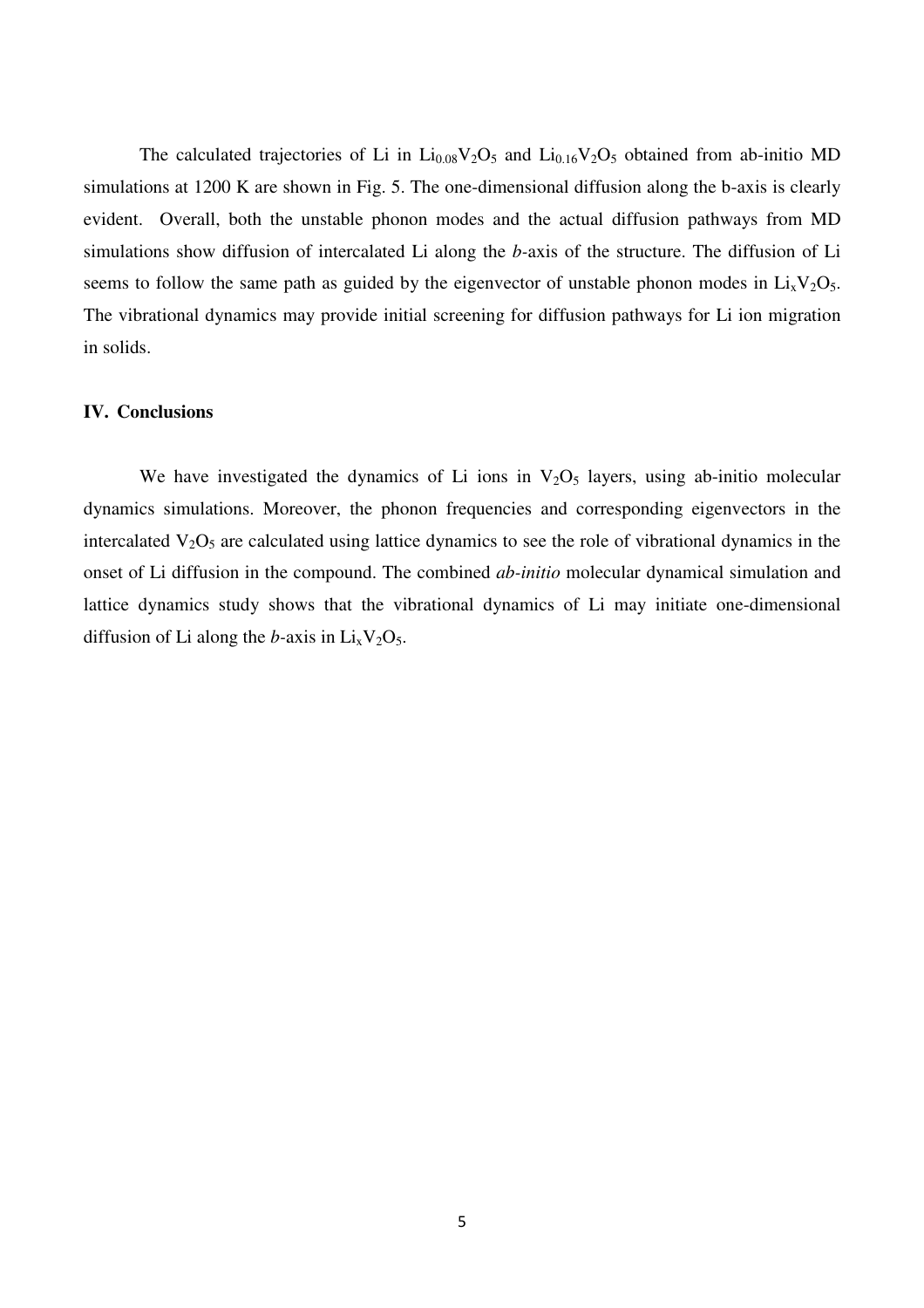[1] C. Wei, W. He, X. Zhang, J. Shen, J. Ma, Recent progress in hybrid cathode materials for lithium ion batteries, New Journal of Chemistry, 40 (2016) 2984-2999.

[2] J.B. Goodenough, K.-S. Park, The Li-Ion Rechargeable Battery: A Perspective, Journal of the American Chemical Society, 135 (2013) 1167-1176.

[3] Z. Ma, X. Yuan, L. Li, Z.-F. Ma, D.P. Wilkinson, L. Zhang, J. Zhang, A review of cathode materials and structures for rechargeable lithium–air batteries, Energy & Environmental Science, 8 (2015) 2144-2198.

[4] R. Marom, S.F. Amalraj, N. Leifer, D. Jacob, D. Aurbach, A review of advanced and practical lithium battery materials, Journal of Materials Chemistry, 21 (2011) 9938-9954.

[5] B. Singh, M.K. Gupta, S.K. Mishra, R. Mittal, P. Sastry, S. Rols, S.L. Chaplot, Anomalous lattice behavior of vanadium pentaoxide (V 2 O 5): X-ray diffraction, inelastic neutron scattering and ab initio lattice dynamics, Physical Chemistry Chemical Physics, 19 (2017) 17967-17984.

[6] A. Manthiram, X. Yu, S. Wang, Lithium battery chemistries enabled by solid-state electrolytes, Nature Reviews Materials, 2 (2017) 16103.

[7] Y. Meesala, A. Jena, H. Chang, R.-S. Liu, Recent Advancements in Li-Ion Conductors for All-Solid-State Li-Ion Batteries, ACS Energy Letters, 2 (2017) 2734-2751.

[8] J.C. Bachman, S. Muy, A. Grimaud, H.-H. Chang, N. Pour, S.F. Lux, O. Paschos, F. Maglia, S. Lupart, P. Lamp, L. Giordano, Y. Shao-Horn, Inorganic Solid-State Electrolytes for Lithium Batteries: Mechanisms and Properties Governing Ion Conduction, Chemical Reviews, 116 (2016) 140-162.

[9] B. Singh, M.K. Gupta, R. Mittal, S.L. Chaplot, Ab initio molecular dynamics study of 1-D superionic conduction and phase transition in β-eucryptite, Journal of Materials Chemistry A, 6 (2018) 5052-5064.

[10] B. Singh, M.K. Gupta, R. Mittal, M. Zbiri, S. Rols, S.J. Patwe, S.N. Achary, H. Schober, A.K. Tyagi, S.L. Chaplot, Superionic conduction in β-eucryptite: inelastic neutron scattering and computational studies, Physical Chemistry Chemical Physics, 19 (2017) 15512-15520.

[11] J.-M. Tarascon, Key challenges in future Li-battery research, Philosophical Transactions of the Royal Society of London A: Mathematical, Physical and Engineering Sciences, 368 (2010) 3227- 3241.

[12] R. Schmuch, R. Wagner, G. Hörpel, T. Placke, M. Winter, Performance and cost of materials for lithium-based rechargeable automotive batteries, Nature Energy, 3 (2018) 267-278.

[13] M.S. Whittingham, Lithium Batteries and Cathode Materials, Chemical Reviews, 104 (2004) 4271-4302.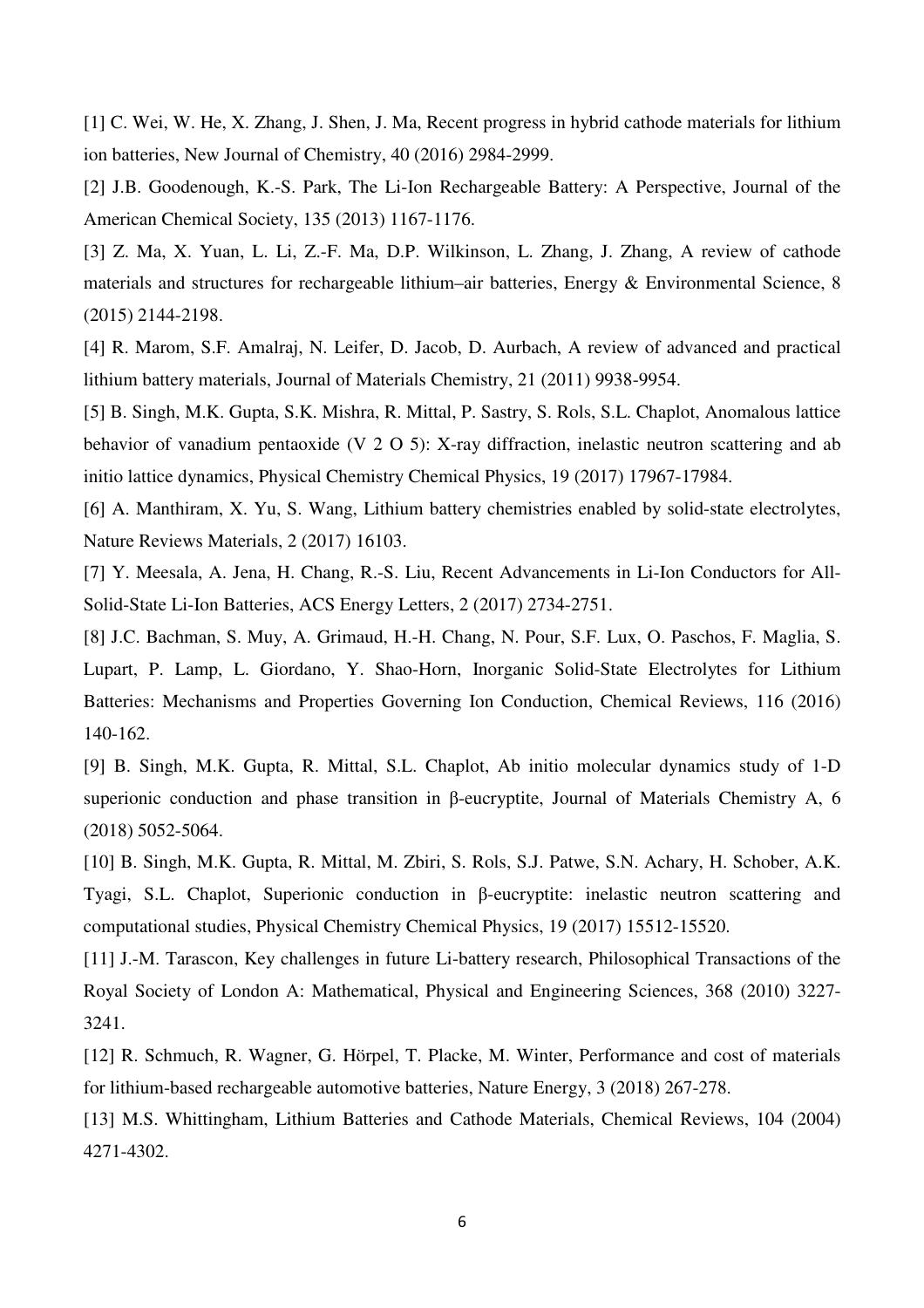[14] Q. Cheng, W. He, X. Zhang, M. Li, L. Wang, Modification of Li2MnSiO4 cathode materials for lithium-ion batteries: a review, Journal of Materials Chemistry A, 5 (2017) 10772-10797.

[15] K. Mizushima, P. Jones, P. Wiseman, J.B. Goodenough, LixCoO2 (0< x<-1): A new cathode material for batteries of high energy density, Materials Research Bulletin, 15 (1980) 783-789.

[16] B. Xu, D. Qian, Z. Wang, Y.S. Meng, Recent progress in cathode materials research for advanced lithium ion batteries, Materials Science and Engineering: R: Reports, 73 (2012) 51-65.

[17] M. Sathiya, A.S. Prakash, K. Ramesha, J.M. Tarascon, A.K. Shukla, V2O5-Anchored Carbon Nanotubes for Enhanced Electrochemical Energy Storage, Journal of the American Chemical Society, 133 (2011) 16291-16299.

[18] D. Yu, C. Chen, S. Xie, Y. Liu, K. Park, X. Zhou, Q. Zhang, J. Li, G. Cao, Mesoporous vanadium pentoxide nanofibers with significantly enhanced Li-ion storage properties by electrospinning, Energy & Environmental Science, 4 (2011) 858-861.

[19] Q. Liu, Z.-F. Li, Y. Liu, H. Zhang, Y. Ren, C.-J. Sun, W. Lu, Y. Zhou, L. Stanciu, E.A. Stach, J. Xie, Graphene-modified nanostructured vanadium pentoxide hybrids with extraordinary electrochemical performance for Li-ion batteries, Nat Commun, 6 (2015).

[20] Q. Wei, J. Liu, W. Feng, J. Sheng, X. Tian, L. He, Q. An, L. Mai, Hydrated vanadium pentoxide with superior sodium storage capacity, Journal of Materials Chemistry A, 3 (2015) 8070-8075.

[21] Q. An, Q. Wei, P. Zhang, J. Sheng, K.M. Hercule, F. Lv, Q. Wang, X. Wei, L. Mai, Three-Dimensional Interconnected Vanadium Pentoxide Nanonetwork Cathode for High-Rate Long-Life Lithium Batteries, Small, 11 (2015) 2654-2660.

[22] M. Rao, Vanadium Pentoxide Cathode Material for Fabrication of all Solid State Lithium-Ion Batteries-a Case Study, Research Journal of Recent Sciences, 2 (2013) 67-73.

[23] A. Parija, Y. Liang, J.L. Andrews, L.R. De Jesus, D. Prendergast, S. Banerjee, Topochemically de-intercalated phases of V2O5 as cathode materials for multivalent intercalation batteries: a firstprinciples evaluation, Chemistry of Materials, 28 (2016) 5611-5620.

[24] A. Mukherjee, N. Sa, P.J. Phillips, A. Burrell, J. Vaughey, R.F. Klie, Direct investigation of Mg intercalation into the orthorhombic V2O5 cathode using atomic-resolution transmission electron microscopy, Chemistry of Materials, 29 (2017) 2218-2226.

[25] G. Sai Gautam, P. Canepa, A. Abdellahi, A. Urban, R. Malik, G. Ceder, The intercalation phase diagram of Mg in V2O5 from first-principles, Chemistry of Materials, 27 (2015) 3733-3742.

[26] X. Wang, X. Shen, Z. Wang, R. Yu, L. Chen, Atomic-Scale Clarification of Structural Transition of MoS2 upon Sodium Intercalation, ACS Nano, 8 (2014) 11394-11400.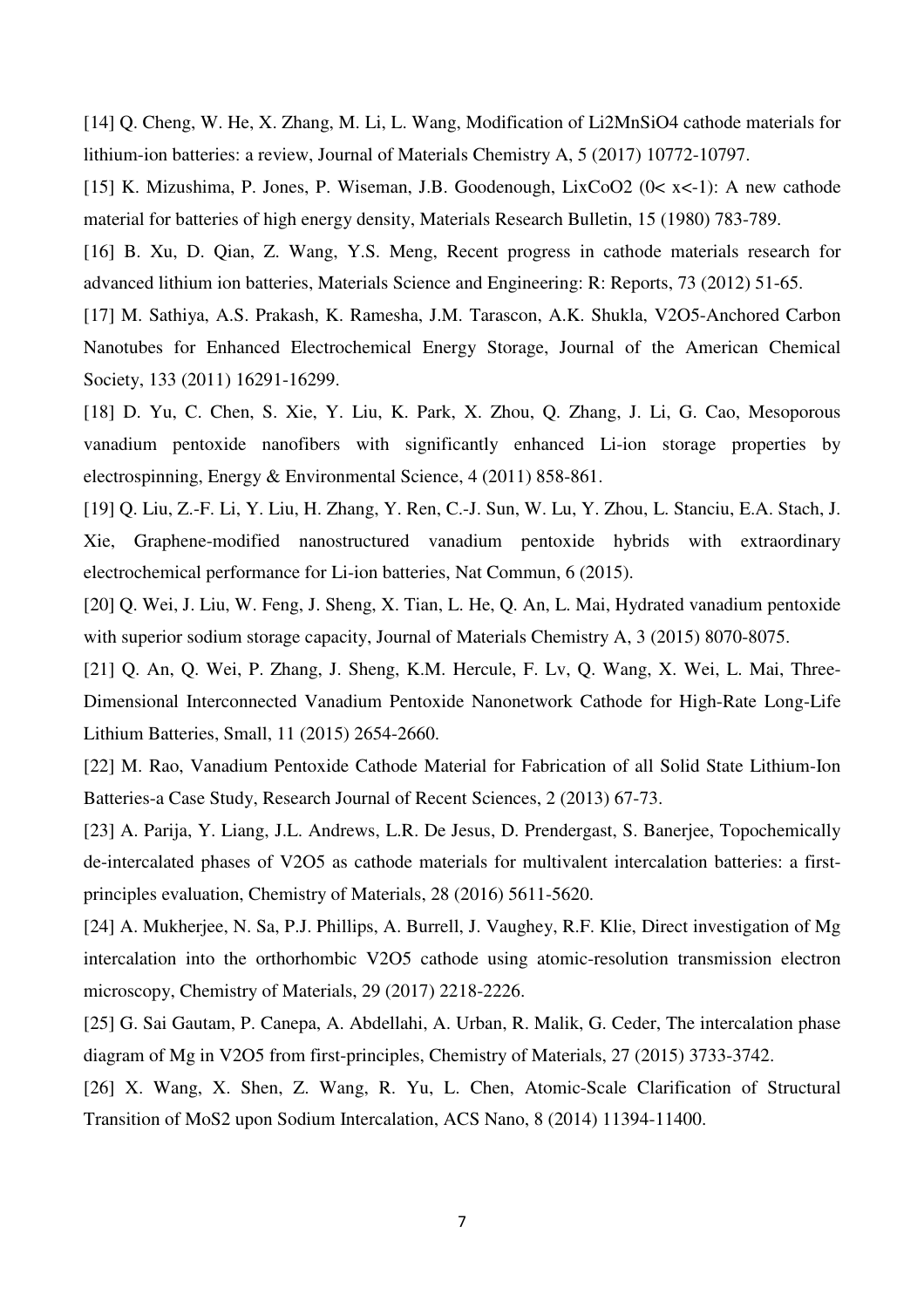[27] E. Yang, H. Ji, Y. Jung, Two-Dimensional Transition Metal Dichalcogenide Monolayers as Promising Sodium Ion Battery Anodes, The Journal of Physical Chemistry C, 119 (2015) 26374- 26380.

[28] X. Sun, Z. Wang, Ab initio study of adsorption and diffusion of lithium on transition metal dichalcogenide monolayers, Beilstein journal of nanotechnology, 8 (2017) 2711-2718.

[29] G. Kresse, J. Furthmüller, Efficiency of ab-initio total energy calculations for metals and semiconductors using a plane-wave basis set, Computational materials science, 6 (1996) 15-50.

[30] G. Kresse, J. Furthmüller, Efficient iterative schemes for ab initio total-energy calculations using a plane-wave basis set, Physical review B, 54 (1996) 11169.

[31] H.J. Monkhorst, J.D. Pack, Special points for Brillouin-zone integrations, Physical review B, 13 (1976) 5188.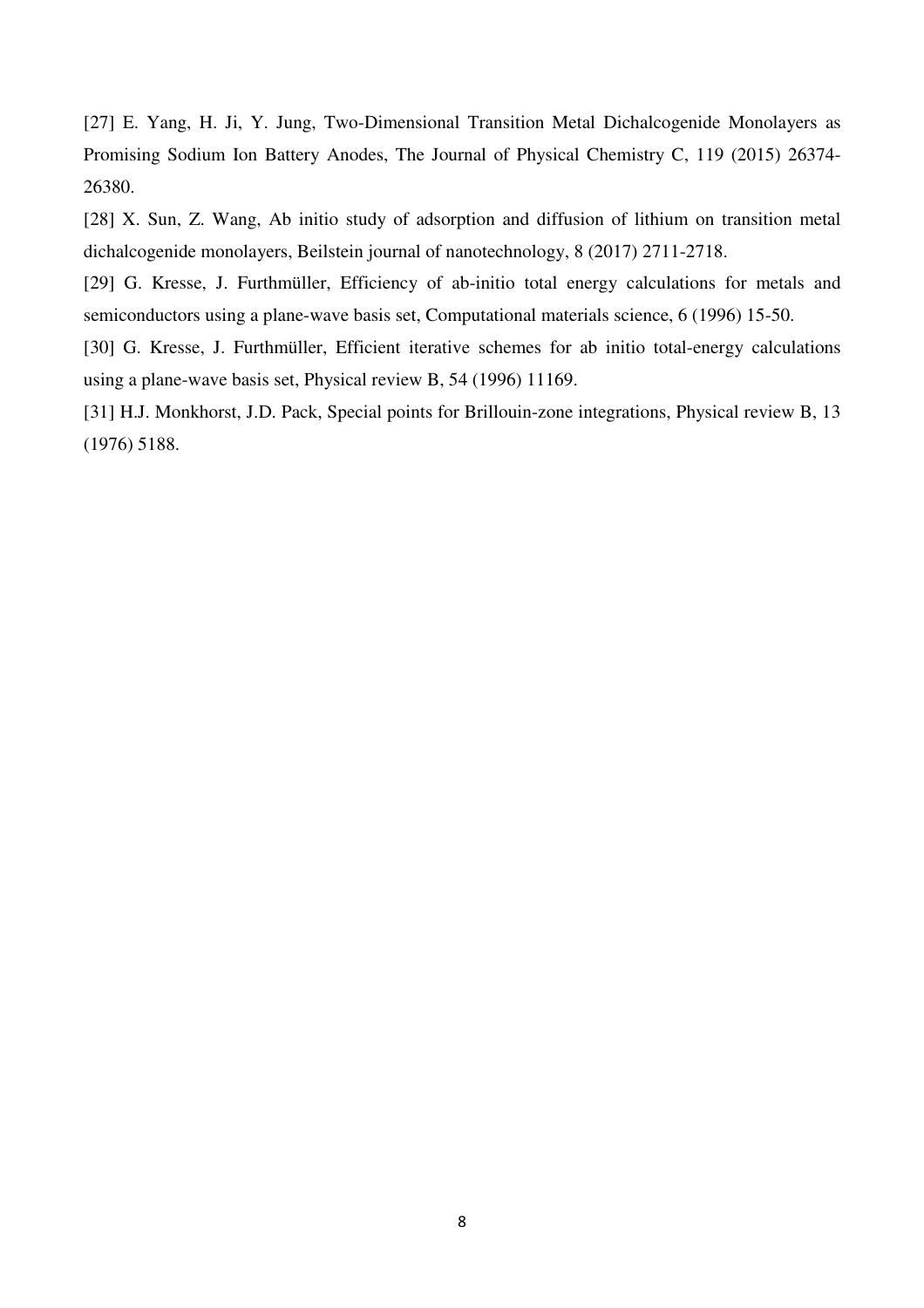**FIG. 1** The calculated zone centre optic phonon modes in a  $1 \times 3 \times 2$  supercell of  $Li_{0.08}V_2O_5$  and  $Li<sub>0.16</sub>V<sub>2</sub>O<sub>5</sub>$ . The vertical lines in the plot corresponds to the calculated frequencies of zone centre optic phonon modes.



**FIG 2** The calculated eigenvector of unstable phonon modes in (a)  $Li_{0.08}V_2O_5$  and (b)  $Li_{0.16}V_2O_5$ obtained from density functional perturbation theory approach. Key: O- Red & V-Blue. The Li atoms are shown by green circles. The arrow on the green balls gives the direction of displacement of Li atoms.



**FIG 3** (Left) The calculated anisotropic squared displacement of Li atom along the crystallographic axes at 1200 K. (Right) The calculated mean squared displacement of various atoms Li, O, Al in  $Li<sub>0.08</sub>V<sub>2</sub>O<sub>5</sub>$  obtained from ab-initio MD simulations at 1200 K.